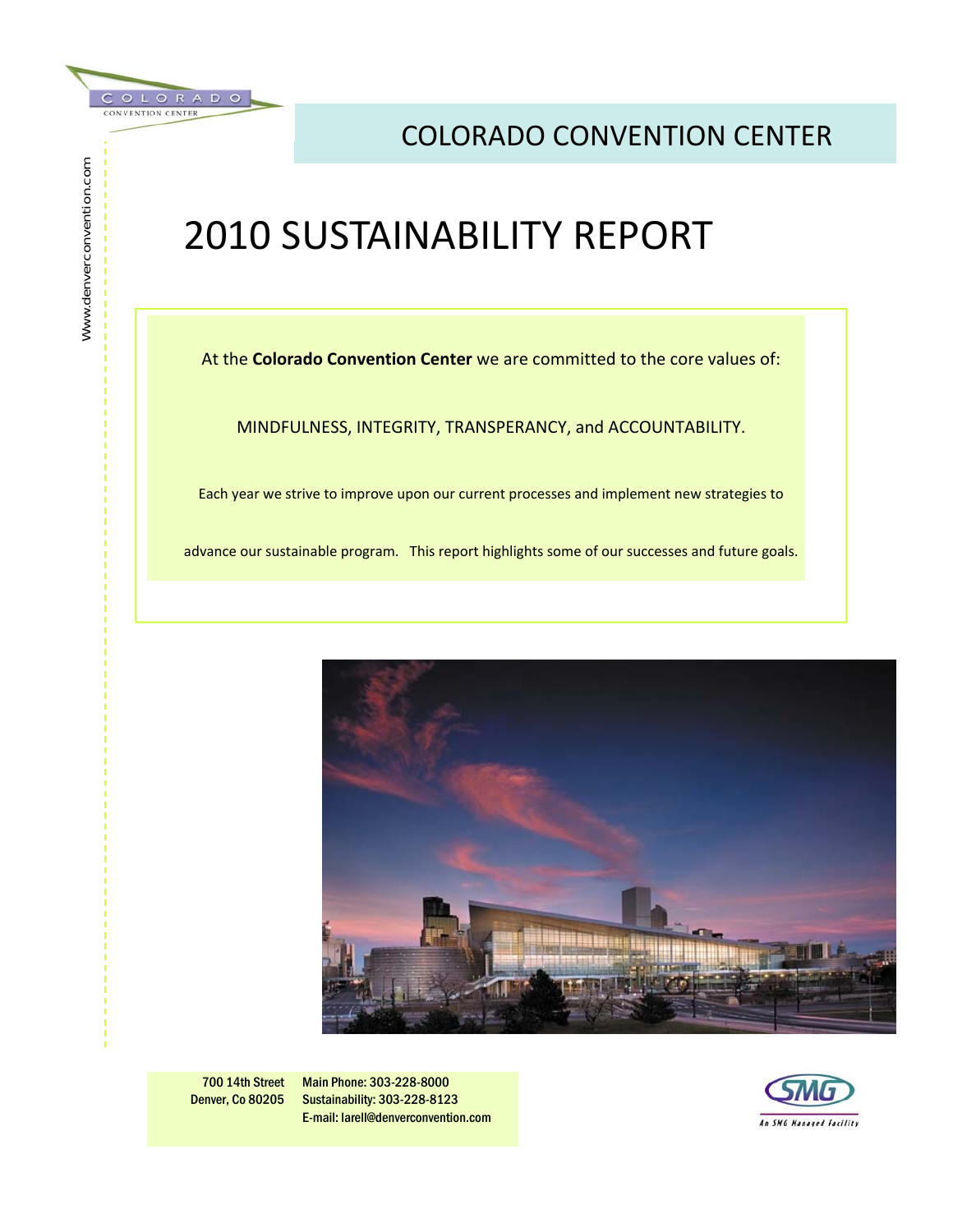### **ENERGY CONSERVATION**



Energy conservation is a major challenge for many convention centers. Our large buildings are often operating on a near 24 hour basis. While we understand there are some elements of our business that we can't compromise, such as our client's comfort, we look for creative ways to reduce our impact. These seemingly small actions add up for big savings.



Due to the countless variables that affect energy consumption over the course of a year, normalization of this data is not an easy task. As we continually improve our practices, we strive to reduce our per attendee consumption. In 2010 we reduced the average energy consumption per attendee from 86kwh in 2009 to 77kwh.

#### **HIGHLIGHTS of 2010**

• In 2010 our 300kw Roof Top Solar Array generated 401,00 kwh of energy. Combining 2009 and 2010, this system has reduced CO2 emissions by 1,096,606lbs.

This is the equivalent of powering:

- 6,781 computers for 1 year
- A TV for 6,126,536 hours
- 48 homes for 1 year
- Completed a major Lighting Retrofit: Total Annual Energy savings (kWh) 882,160. Annual cost savings \$63,500
	- Replacement of Metal halides in lobby A/F and C/D area from (2) 400 watt metal halides to .
	- 2) 250 watt metal halides—doubling the lamp life from 20,000 hours to 40,000 hours along with a 40% reduction in power.
	- Converted the P‐3 Parking Garage pole lights with LED lamp/retrofits from 500 watts consumption to 80 watts and lamp life going 20,000 hours to 50,000 hours.
	- On the interior and exterior uplighting we installed LED lamp/retrofits for a dramatic reduction from the original (2) 400 watt metal halides in each light.
	- Converted the lobby "floating clouds" from 100 watt metal halides to a 24 watt LED.

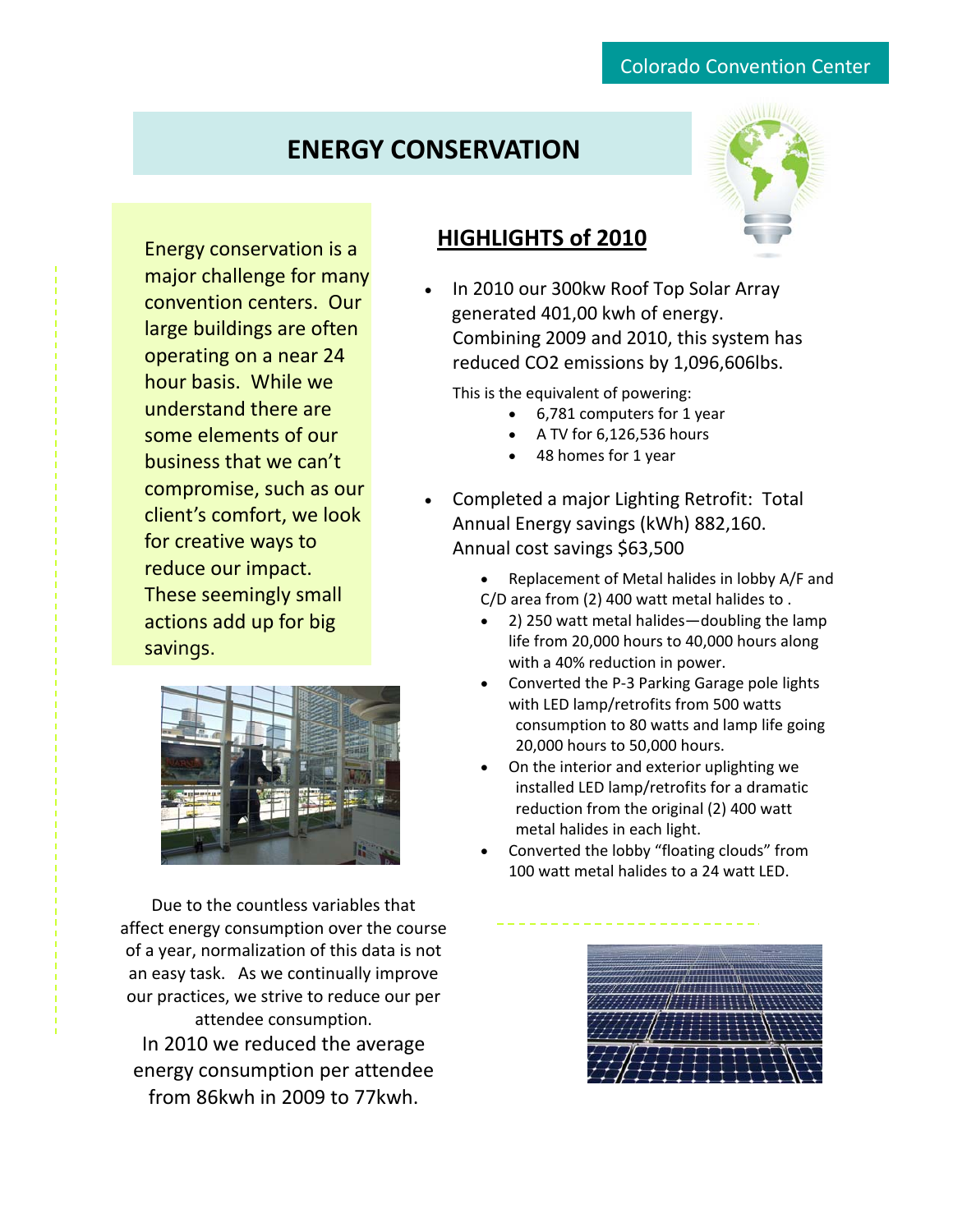# WASTE REDUCTION and Diversion

While we recognize Waste is an inevitable aspect of our business, at the CCC we do our best to reduce our impact by working with our clients and staff to reduce, reuse, and recycle.

Some of our recent efforts include:

- 3 Waste Stream System of Compost, Recycle, Landfill.
- Diversion Rate of 48%.
- Donated over 5,300lbs of materials to various local non‐profits.
- Composted 354,300lbs of material
- Recycled 537,600lbs of material
- New Signage for Recycling, Compost and Landfill bins throughout the building.
- Conversion to compostable service‐ ware for Centerplate operations.

#### **Recycled 5,923 lbs of shredded paper alone!**

This equated to savings of:

• 50 Trees

Quick WOW:

- 1125 Gallons of Oil
- 20,730 Gallons of Water
- 14,215 kwh of energy
- 296 cubic yards of landfill space







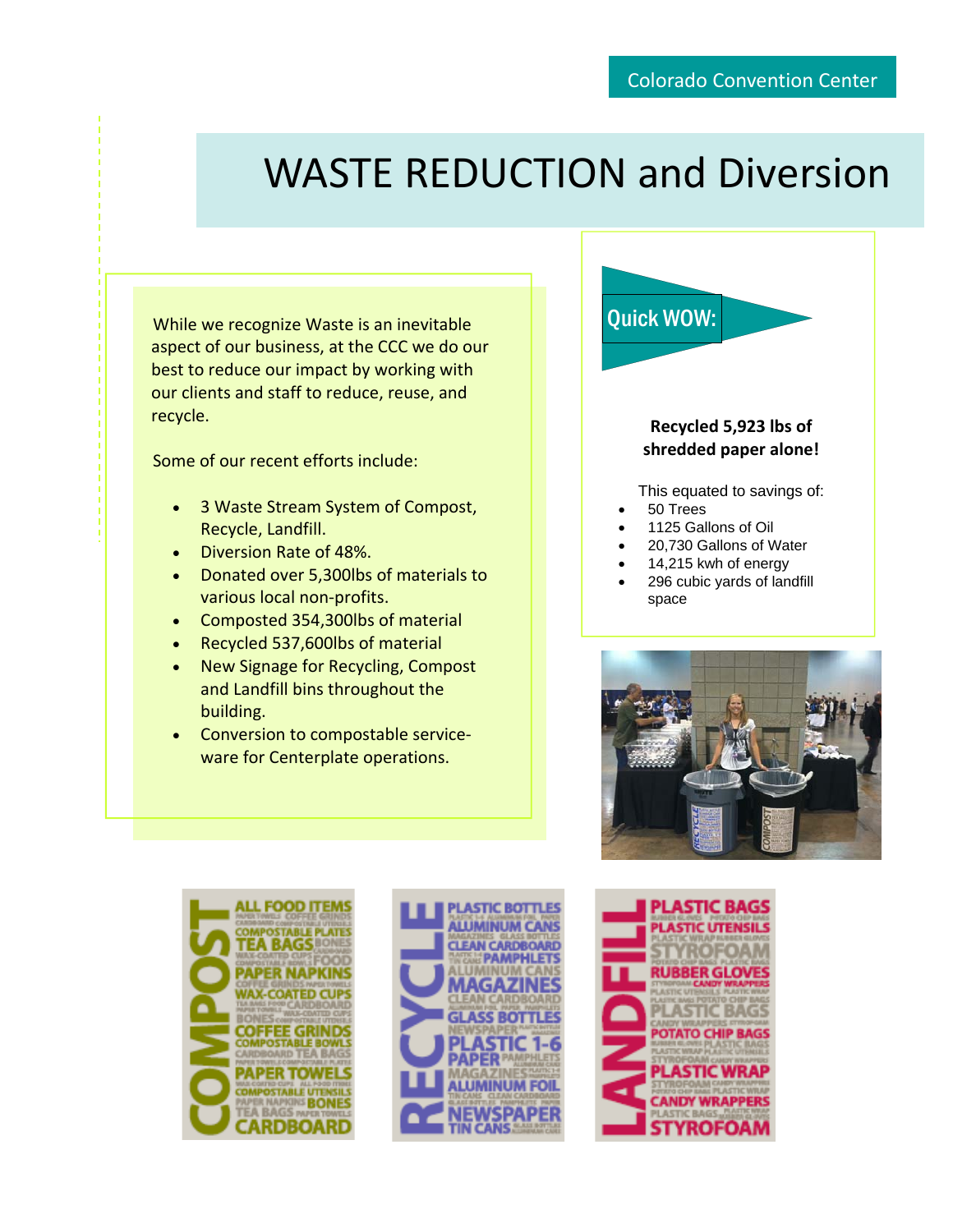### **AIR QUALITY**

Colorado is known for our blue skies and fresh air. At the Colorado Convention Center, we do our part to protect the health of the air we breath. Some of our 2010 efforts include:

- Sponsoring TWO B-Cycle Bike Share Stations on site.
- Adding additional Bike Racks around the venue.
- Continuing to offer FREE Eco-passes for employees.
- FREE Hybrid parking spots in our parking garage.



#### **WATER CONSUMPTION and QUALITY**

Water quality and consumption is a major area of focus for sustainability, especially in an arid environment like Colorado. Therefore, we work to reduce our water consumption and protect our water quality.

In addition to our existing water reduction programs, in 2010 water fill stations were permanently installed in our Grand Concourse to accommodate the growing number of clients providing water bottles for attendees.